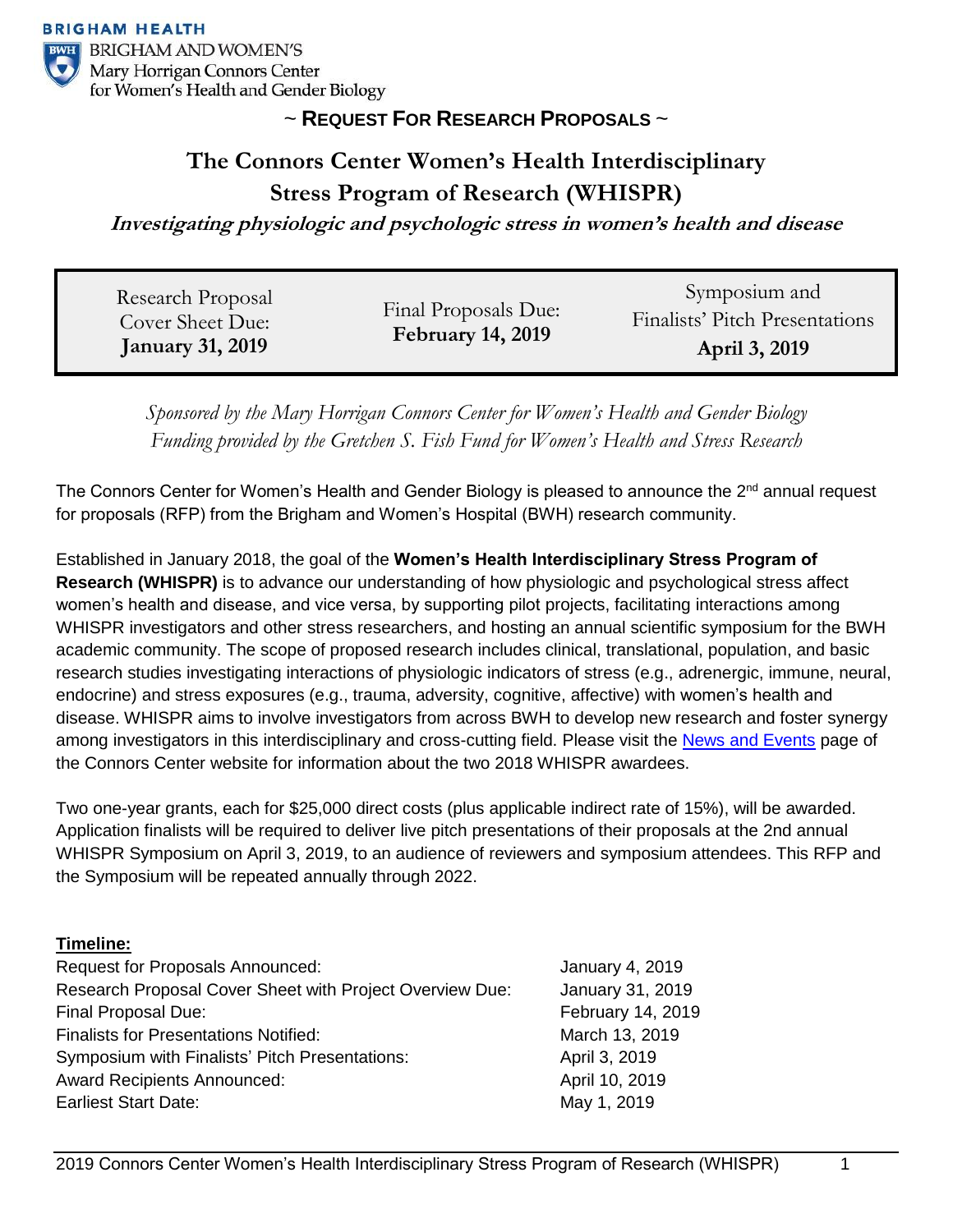#### **BRIGHAM HEALTH**



**EL BRIGHAM AND WOMEN'S** Mary Horrigan Connors Center for Women's Health and Gender Biology

## **Eligibility:**

You are invited to apply if you meet the following criteria:

- You have a doctoral degree (MD and/or PhD or equivalent).
- Your primary appointment is at Brigham and Women's Hospital.
- You are a junior investigator (i.e. postdoctoral fellow, Instructor, or an Assistant Professor within 3 years of appointment as of the February 13<sup>th</sup> application deadline) or an established investigator pursuing a new line of research.
- The focus of your research proposal is women's health and stress.
- You have not previously been awarded WHISPR pilot funding.
- **You are available, if selected, to present your work at the WHISPR Symposium on April 3, 2019.**

The program is open to both US and non-US citizens. Each applicant may serve as the Principal Investigator on only **one** proposal. Projects must be ready to commence upon receipt of award.

## **Application Materials:**

## Due **January 31, 2019, at 12:00pm:**

1. The Research Proposal Cover Sheet including 100-word Project Overview submitted electronically by 12pm to Natasha Minor, Connors Center Project Manager, [NMinor@bwh.harvard.edu](mailto:NMinor@bwh.harvard.edu)

## Due **February 14, 2019, at 5pm:**

- 1. The Research Proposal Cover Sheet
- 2. A 2-page research statement with a maximum of 500 words describing the scientific work that you propose to undertake. Figures, tables, images, and a maximum of 10 references may be included within the two pages.
- 3. Brief description of plans for future grant applications and investigations using these pilot data (150 word max)
- 4. Completed one-year budget template for a maximum of \$25,000 (direct costs) with budget justification (200-word max)
- 5. NIH biosketch
- 6. Junior investigators only: Letter of support from your mentor (1-page max, on letterhead)
- 7. Established investigators only: Brief statement about how your proposal introduces a new line of research (100-word max).

**Application materials must be submitted electronically to [nminor@bwh.harvard.edu](mailto:nminor@bwh.harvard.edu) by 5pm on February 14, 2019**. An editable Research Proposal Cover Sheet and Budget Template page can be downloaded from the [Connors Center website.](https://www.brighamandwomens.org/womens-health/connors-center/news-and-events)

Application text must be in Arial, 11-point font. Single-spacing is allowed, and margins must be at least 0.5 inches. All items above must be compiled into a single PDF in the stated order. You may make reasonable edits to your Project Overview when re-submitting the application cover sheet with your full proposal. Incomplete applications, applications submitted in multiple files, or multiple applications submitted by a single PI will not be considered.